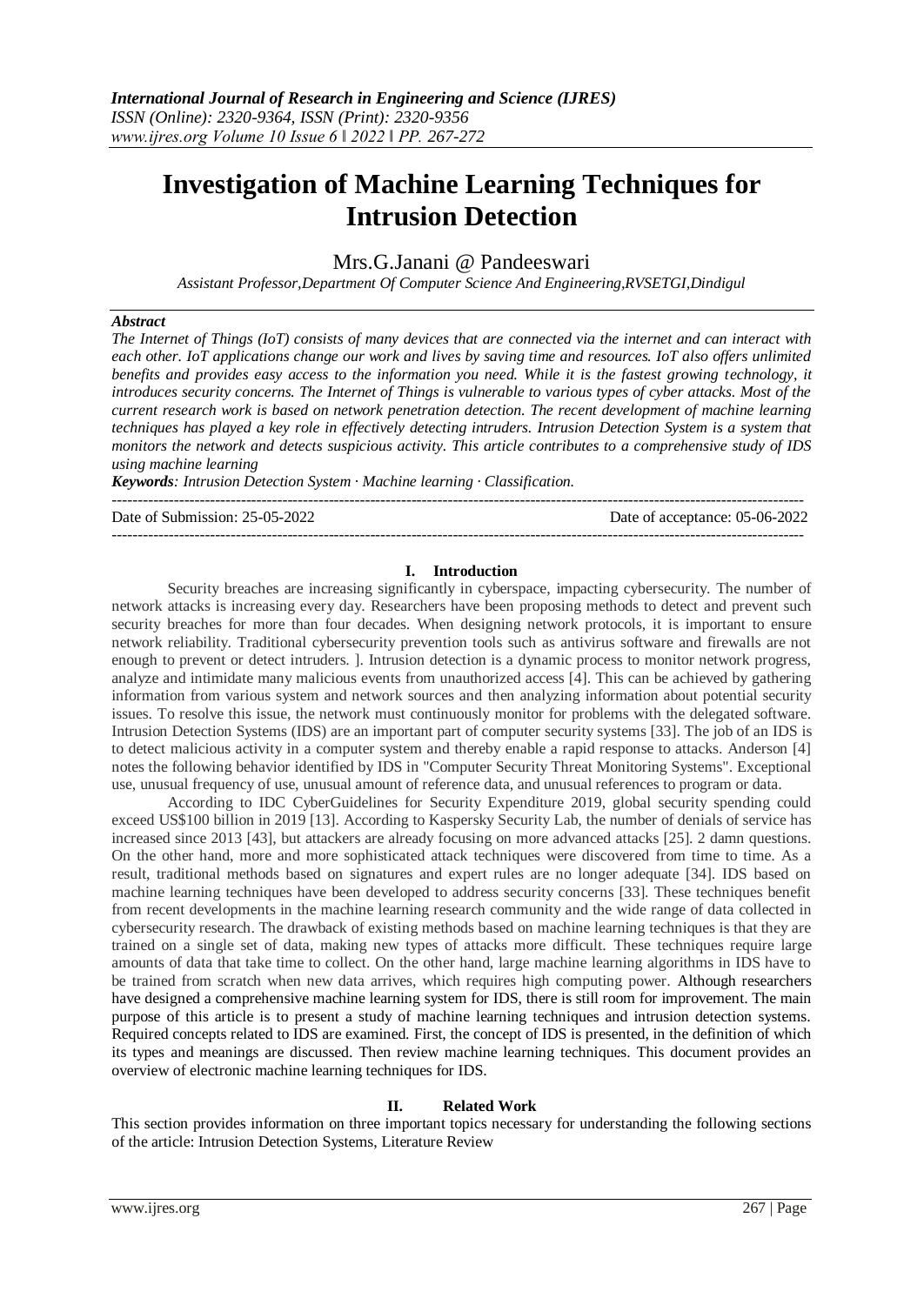#### **2.1 Intrusion Detection System**

As Internet use increases, so does the potential for cyber attacks. In many cases, these attacks are new and require intelligent systems to detect them. Intrusion detection is the process of monitoring and analyzing network or computer traffic for signs of attack

penetration [2].

The main objectives of IDS can be summarized as follows:

1) Host and network monitoring,

2) analysis of computer network behavior,

3) generate signal,

4) Respond to suspicious behavior.

 IDSs are divided into two main types: abuse-based IDS and anomaly-based IDS. Abuse-based detection is compared to existing attacks on current traffic, and alerts are triggered if there is a match. On the other hand, anomaly-based detection monitors the network for any deviation from normal behavior and reports it as an anomaly or abnormal. Anomaly-based detection is important to identify zero-based attacks [24]. problem ID:

1. High False Alert Rate: When an alert is triggered by a non-threatening violation and a very serious violation is not detected.

2. New attacks are difficult to detect, which has drawn attention to the use of modern machine learning techniques to detect intruders.

#### **III. Literature Review**

There are two main approaches to using machine learning for IDS: the controlled learning approach, in which the model tries to distinguish between normal traffic and malicious traffic, and the unsupervised learning approach, which is primarily based on the anomaly detection method that the model tries to distinguish between normal. traffic and other traffic.

#### **3.1. Approach to supervised learning**

Most of the ready-to-use controlled learning approaches were used in the IDS study [22]. In short, the main task of controlled classifiers is to predict normal or malicious attacks on network flows. To identify malicious flows, a set of data streams is first defined which must be trained first.

Traditional approach to machine learning

Traditional machine learning approaches such as SVM, logistic regression, or decision trees have been used in IDS for a long time. Authors in [28, 26, 3, 42] propose the use of solution trees for classification problems. A decision tree is a classification algorithm that aims to create a consistent if-else rule by minimizing the loss function when breaking up groups. The most commonly used loss function when constructing a decision tree is Gini [3]. While authors [28, 26, 3] construct decision trees only on a given data set, [42] combine decision tree techniques with genetic algorithms [30] to generate features to achieve better predictive efficiency.



**Fig. 1. A decision tree built by Kruegel et al. [26]**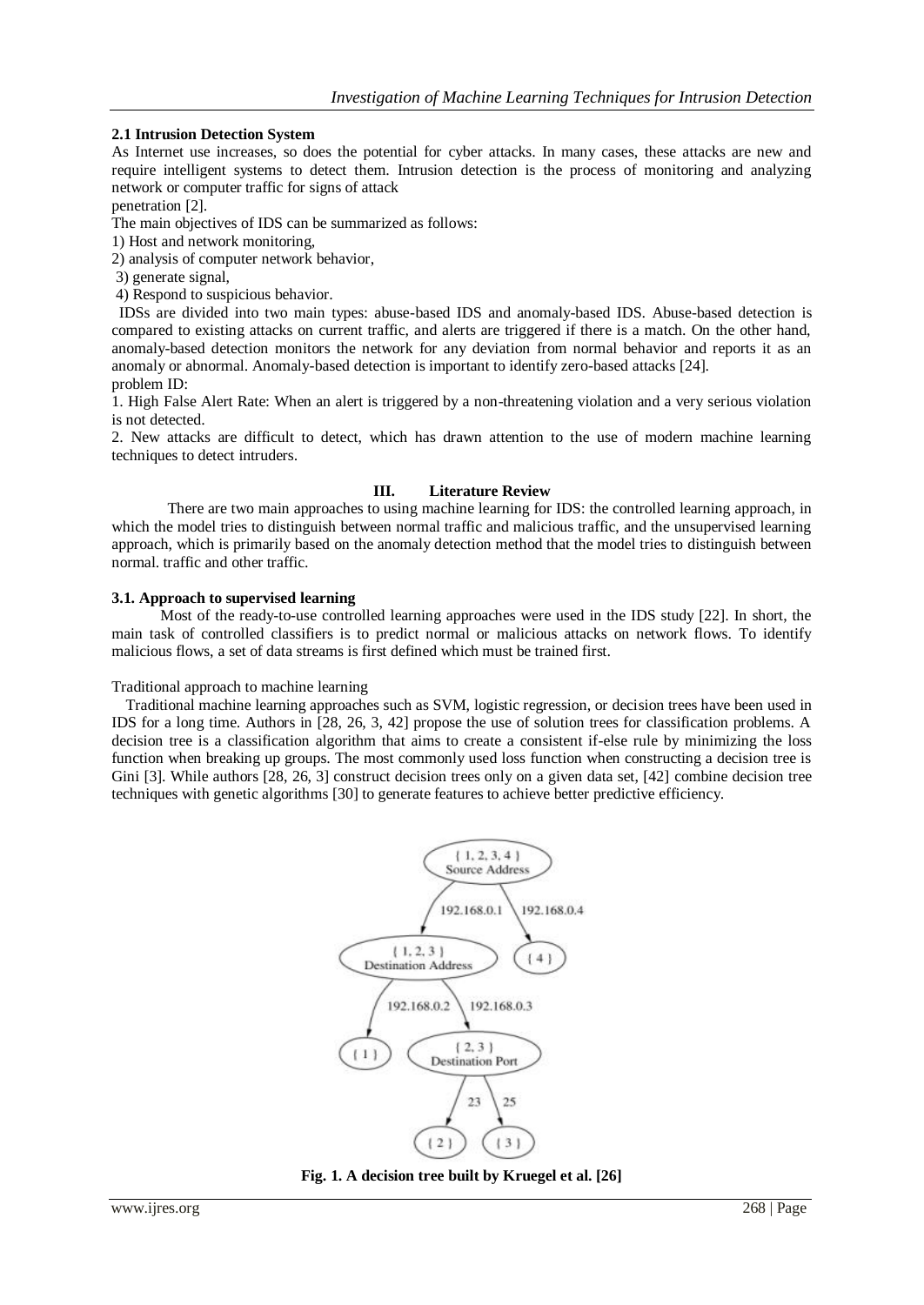Another popular traditional classification algorithm that is widely used in IDS is the Support Vector Machine (SVM). The basic principle of SVM is to find an optimized hyperplane that can classify between two classes. In practice, the most difficult task when building an SVM model is finding a good kernel. In the early 2000s, a combination of several techniques was proposed. Through the development of ensemble training techniques, random forest was chosen as the most widely used technique [36]. The idea of each forest is to build several decision trees and then combine the predictions of each tree. Random forest has been shown to outperform other classification techniques in well-defined datasets [16].The random forest algorithm is shown in Figure 2.





In recent years, research on deep learning has yielded several important breakthroughs [16-18, 15]. Not surprisingly, researchers are harnessing the power of deep learning methods in IDS. However, redirection neural networks are mainly used in IDS. A multilayer neural network with redirection is shown in Figure 3.



The authors in [19] propose to use multilayer neural networks in a detour rather than traditional methods such as logistic regression or SVM in IDS. The author [45] considers not only the function generated by the system log, but also the use of word insertion techniques to learn from system calls. Apart from simple multilayer neural networks with switching, several research studies have used more complex networks such as ConvNet or Recurrent Neural Networks [46].

#### **3.2 Approaches to detect anomalies**

In contrast to surveillance-based approaches, the anomaly detection approach does not use a labeled data set but instead tries to investigate what is benign flow and detects abnormal tissue flow [14]. Therefore, the main assumption of the anomaly detection algorithm is that the benign flow represents most of the classes in the data. Anomaly detection algorithms can be divided into two subgroups: statistical-based algorithms and machine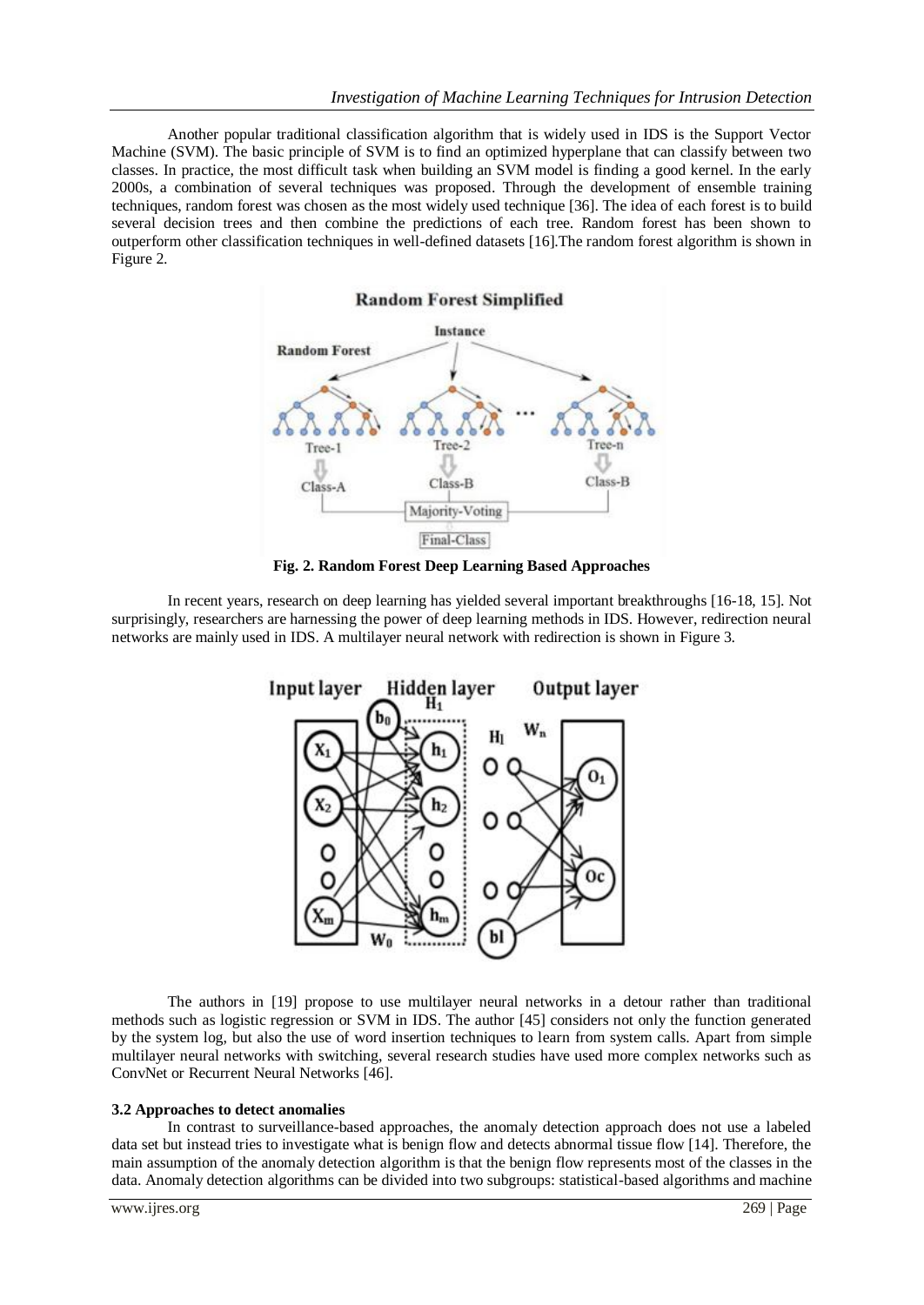learning-based algorithms. Statistical algorithms rely on statistical data attributes such as z-scores. Algorithms for detecting anomalies in machine learning rely on machine learning techniques to examine the normal data model and then determine whether a new instance belongs to the normal data class or not. Eskin et al. [20] defined an SVM class (OCSVM) based on the idea of SVM in classification, but instead of separating the two classes, the OCSVM algorithm tries to separate the data from its origin. Liu et al. [29] used the idea of an arbitrary forest to construct an isolated forest algorithm that determines the resulting deviation from the tree depth required to classify a single data point. It is difficult to classify normal points in a data set because they are very similar to other points, whereas classifying anomalous points is relatively easy. A large number of studies on deviation detection can be found in [1]. There are several studies to detect abnormalities, especially for IDS, such as [10] and [6]. In general, anomaly detection algorithms can have better generalization than controlled algorithms because they do not require labeled data and can be adapted to the dynamic nature of attacks. However, the main concern of the anomaly detection algorithm is the long run time, which makes it impractical for real-time systems [44].

#### **IV. Machine learning and IDS**

The authors in [24] examined the performance of ten classification algorithms using the NSL-KDD dataset, using a different approach to feature selection than [12]. The feature selection approach is based on the implementation of attribute evaluators and filters. The author applies the algorithm Naive Bayes, Bayes-Net, Logistics, Random Tree, Random Forest, J48, Bagging, OneR, PART, ZERO. The most effective classification algorithm is random forest with an accuracy of 99.9% and a low percentage of false positives of 0.001. The second best classifier is Pocket with 99.8% accuracy and this performance is reported by the PART algorithm.

Belavagi, M.C., & Muniyal, B.in [25] used the NSL-KDD dataset and applied a retention test approach without using a feature selection approach. The following four classification algorithms were tested: random forest, SVM, logistic regression, and mixed Gaussian model. Random Forest turned out to be the best algorithm with 99% accuracy. The second best classifier is logistic regression, with a reported accuracy of 84%.

Farnaaz, N., and West Java, MA (2016). et al. [12] describes the problem of classifying offenders using the NSL-KDD data set. First, the dataset is pre-processed to fix the missing data problem and categorize the numeric attributes. The data sets were then grouped into four data sets and divided into training data and test data. The data is then sent to each forest classifier and the classification and accuracy and FPR are calculated. A feature selection approach using a symmetrical uncertainty measure is also applied. The author reports a slight performance improvement after implementing the feature selection. Reported results are compared with C4.5, but each forest better than C4.5 [12]. After selecting a function, the average reported accuracy is 99.67 and the percentage of false positives is 0.005.

The authors in [26] experimented with artificial neural networks (ANN) and SVM representations on the NSL-KDD sample dataset. The sample represents 20% of the entire data set. Two methods were used to select features: based on correlation and based on the chi-square method. The first leads to a choice of 17 functions and the second to 35 functions. After selecting a function, the data is sent to the ANN and SVM classifiers. The results with the selection of correlation-based functions and ANN showed the best performance with an accuracy of 94.0%.

### DoS, U2R and R2L.

The CFSSubSet Eval and Best First feature selection algorithms were used in combination with four methods: uncontrolled, k-medium, and three controlled methods, SVM, Naive Bayes, and Random Forest. Three controlled methods outperform unsupervised techniques and are based on eight best traits. The best reported accuracy is Random Forest with 99.0% accuracy.

KDD'99 was also used by the authors in [28], where the Ant Colony algorithm was first applied to select a suitable representative set from an original data set of 550 samples (note). The author then applies a new feature reduction method, called the phase reduction method (GFR), to reduce the dimensions of the feature space to 19 features. The reduced features are then combined with SVM for classification. The reported accuracy is 98.67% before the feature is selected and there is no significant increase in accuracy after the feature is selected and the result is 98.62%.

The authors in [26] experimented with artificial neural network (ANN) and SVM representations on the sample NSL-KDD dataset. The sample represents 20% of the entire dataset. Two methods were used to select features: based on correlation and based on the chi-square method. The first leads to a choice of 17 features and the second leads to up to 35 features. After selecting a function, the data is sent to the ANN and SVM classifiers. The results with the selection of correlation-based functions and ANN showed the best performance with an accuracy of 94.0%.

The KDD'99 data set was used by the authors in [27] with classes: normal, prob,

DoS, U2R and R2L. The CFSSubSet Eval and Best First feature selection algorithms were used in combination with four methods: The CICIDS2017 data set used by the authors in [30, 31] applies a sample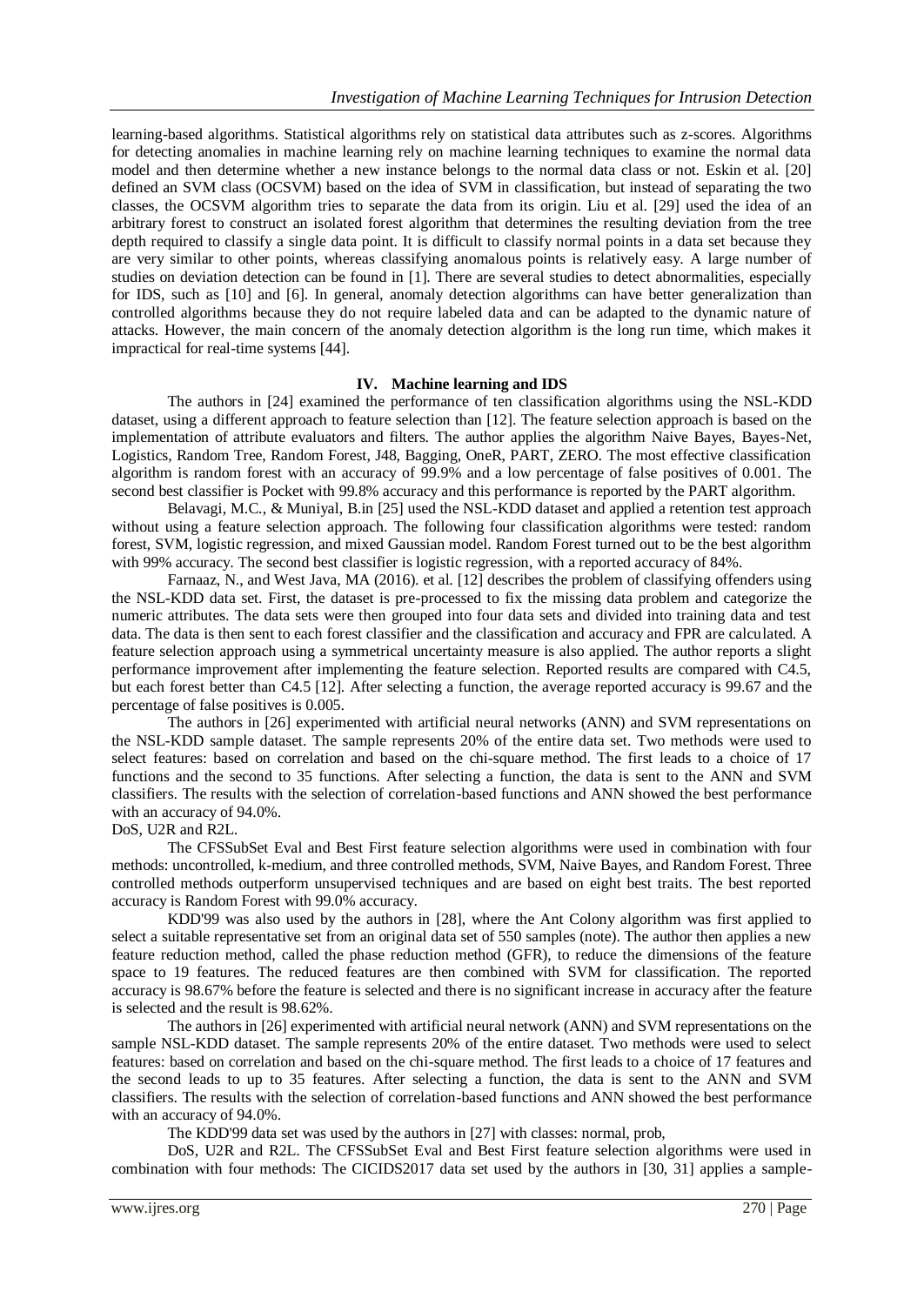based, power-reduction, and enhancement-based approach to creating IDS. Datasets have a big problem with dataset imbalances. In doing so, they pre-processed the data using the Synthetic Minority Oversampling Technique (SMOT) to handle a small number of cases across multiple classes. They then applied a reduction approach based on ensemble feature selection (EFS) and principal component analysis (PCA) to a reduced feature space of 25 features. The results are based on the Adaboost algorithm and evaluated according to the retention method. Results are reported with an accuracy of 81.83%.

Recently [32] the authors discussed the problem of classifying attacks using random forests and ANN techniques based on the CICIDS2017 dataset. They implemented a package called Boruta for feature selection and it returns the top 10 features. The feature set is then presented to the classifier. They reported an average accuracy of 96% using ANN and 96.4% using any forest.

Another dataset that attracted attention in this domain is the UNSW-NB15. In the work of [33], the authors targeted this data set with an approach that uses k-means clustering, CFS feature selection, and four different techniques SVM, RF, J48, and Zero. The proposed approach has been effective in improving the performance of the majority of classifiers. The best-reported accuracy is using J48 with an accuracy of 96.7% and using 10-fold cross-validation.

The authors of [34] targeted also the network intrusion detection problem on the UNSW-NB15.

#### **V. Conclusion**

Cybercrime is on the upward push, manner to the latest surge in internet content. The use of intrusion detection systems (IDS) is the initial step in detecting and reporting such assaults. The detection of anomalies is reliant on detecting unique assaults, that is a difficult task. This has piqued the interest of students everywhere in the global who need to research more about this subject and, specifically, a way to use supervised gaining knowledge of algorithms for intrusion detection to move over IDS class, supervised getting to know techniques, and cyber protection attacks great in this check.Then, the use of four famous datasets: KDD'99, NSL-KDD, CICIDS2017, and UNSW-NB15, we summarized related efforts in this difficulty. Supervised studying algorithms' classification performance is right and promising, in accordance toa observe of four records sets: Furthermore, characteristic selection is vital and, in masses of conditions, required for general overall performance development. Data imbalance can be a scenario, and sampling techniques can help remedy the problem. Finally, for unique overall performance, big intrusion detection records units necessitate a deep getting to know .

#### **References**

- [1]. Graham, J., Olson, R., & Howard, R. (Eds.). (2011). Cyber security essentials. CRC Press. [2]. Liao, H. J., Lin, C. H. R., Lin, Y. C., & Tung, K. Y. (2013). Intrusion detection syste
- Liao, H. J., Lin, C. H. R., Lin, Y. C., & Tung, K. Y. (2013). Intrusion detection system: A comprehensive review. Journal of Network and Computer Applications, 36(1), 16-24.
- [3]. Liu, H., & Lang, B. (2019). Machine learning and deep learning methods for intrusion detection systems: A survey. applied sciences, 9(20),4396
- [4]. Hamid, Y., Sugumaran, M., & Balasaraswathi, V. R. (2016). Ids using machine learning-current state of the art and future directions. Current Journal of Applied Science and Technology, 1-22.
- [5]. Masdari, M., & Khezri, H. (2020). A survey and taxonomy of the fuzzy signature-based intrusion detection systems. Applied Soft Computing, 106301.
- [6]. Milenkoski, A., Vieira, M., Kounev, S., Avritzer, A., & Payne, B. D. (2015). Evaluating computer intrusion detection systems: A survey of common practices. ACM Computing Surveys (CSUR), 48(1), 1-41.
- [7]. Conrad, E., Misenar, S., & Feldman, J. (2012). CISSP study guide. Newnes [8]. Bishop, C. M. (2006). Pattern recognition and machine learning. Springer.
- Bishop, C. M. (2006). Pattern recognition and machine learning. Springer.
- [9]. Witten, I. H., & Frank, E. (2002). Data mining: practical machine learning tools and techniques with Java implementations. Acm Sigmod Record, 31(1), 76-77.
- [10]. https://en.wikipedia.org/wiki/, accessed 1/5/2021
- [11]. Sahasrabuddhe, A., Naikade, S., Ramaswamy, A., Sadliwala, B., & Futane, P. (2017). Survey on intrusion detection system using data mining techniques. Int Res J Eng Technol, 4(5), 1780-4.
- [12]. Farnaaz, N., & Jabbar, M. A. (2016). Random forest modeling for network intrusion detection system. Procedia Computer Science, 89, 213-217.
- [13]. Rust, J. (1997). Using randomization to break the curse of dimensionality. Econometrica: Journal of the Econometric Society, 487- 516.
- [14]. https://www.unb.ca/cic/datasets/index.html, accessed 1-6-2021<br>[15]. www.kaggle.com, accessed 1-6-2021
- [15]. www.kaggle.com, accessed 1-6-2021
- [16]. Uma, M., & Padmavathi, G. (2013). A Survey on Various Cyber Attacks and their Classification. IJ Network Security, 15(5), 390- 396.
- [17]. Li, X., Smith, J. D., Dinh, T. N., & Thai, M. T. (2016, October). Privacy issues in light of reconnaissance attacks with incomplete information. In 2016 IEEE/WIC/ACM International Conference on Web Intelligence (WI) (pp. 311-318). IEEE.
- [18]. Hussain, A., Heidemann, J., & Papadopoulos, C. (2003, August). A framework for classifying denial of service attacks. In Proceedings of the 2003 conference on Applications, technologies, architectures, and protocols for computer communications (pp. 99-110).
- [19]. Forcht, K. A., Kieschnick, E., Thomas, D. S., & Shorter, J. D. (2007). Identity Theft: The Newest Digital Attack. Issues in Information Systems, 8(2,297-302).
- [20]. https://en.wikipedia.org/wiki/Cyber\_spying#Examples, accessed 20-5-2021